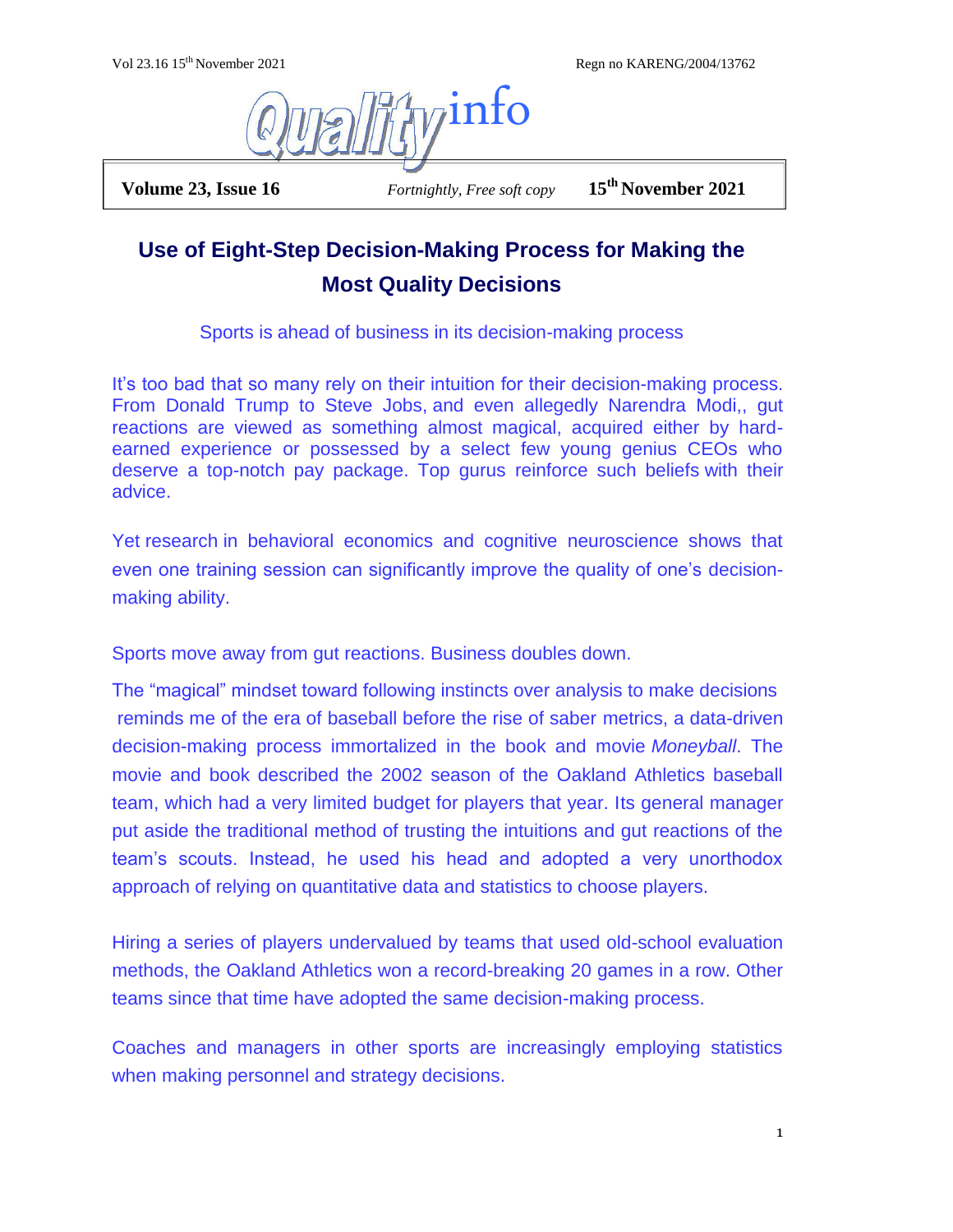It's amazing that business is far behind sports in adopting effective, research-based decision-making strategies. We have so many tools right now in the information age to make better decisions, both in terms of the data available and the techniques that we can use to optimize our approach. Unfortunately, prominent gurus are [doubling down](https://www.brainyquote.com/quotes/john_naisbitt_159130) on the actively harmful advice of trusting your intuition.

Why is our intuition such a bad tool for making decisions? Because we suffer from many judgment errors—known as cognitive biases—that result from how our brains are wired. Fortunately, recent research shows how you can use pragmatic strategies both to [notice](https://disasteravoidanceexperts.com/how-to-evaluate-unconscious-cognitive-biases-at-work/) and to address these dangerous judgment errors. Such strategies apply to your [business](https://disasteravoidanceexperts.com/nevergut/) activities, to your relationships, and to all other life areas as well.

So let's set aside the bad examples of the business leaders and gurus who rely on their gut for their decisions and follow the successful strategy of using data-driven, researchbased approaches.

Effective decision-making doesn't rely either on innate talent or hard-learned experience, contrary to the popular wisdom [attributed](https://www.goodreads.com/quotes/162381-good-judgement-is-the-result-of-experience-and-experience-the)[—debatably—](https://quoteinvestigator.com/2017/02/23/judgment/)to Narendra Modi that "good judgment is the result of experience, and experience the result of bad judgment." The reality is that a first-rate decision-making process is both teachable and learnable.

Hiring a new employee, choosing a new supplier, selecting a speaker for your upcoming annual conference, deciding whether to apply for a higher-level position within your company: All of these and many more represent moderately important decisions. They won't make or break your career or your organization. Still, getting them wrong will hurt you much more than making bad everyday decisions, while getting them right will be a clear boost to your bottom line.

Therefore, you want to invest the time and energy needed to make the best and most profitable decision because it's worth it to maximize your bottom line.

In such cases, use an eight-step decision-making technique, which has been developed and is known as "Making the Best Decisions." It takes a minimum of 30 minutes if your initially planned course of action is indeed correct, and longer if you need to revise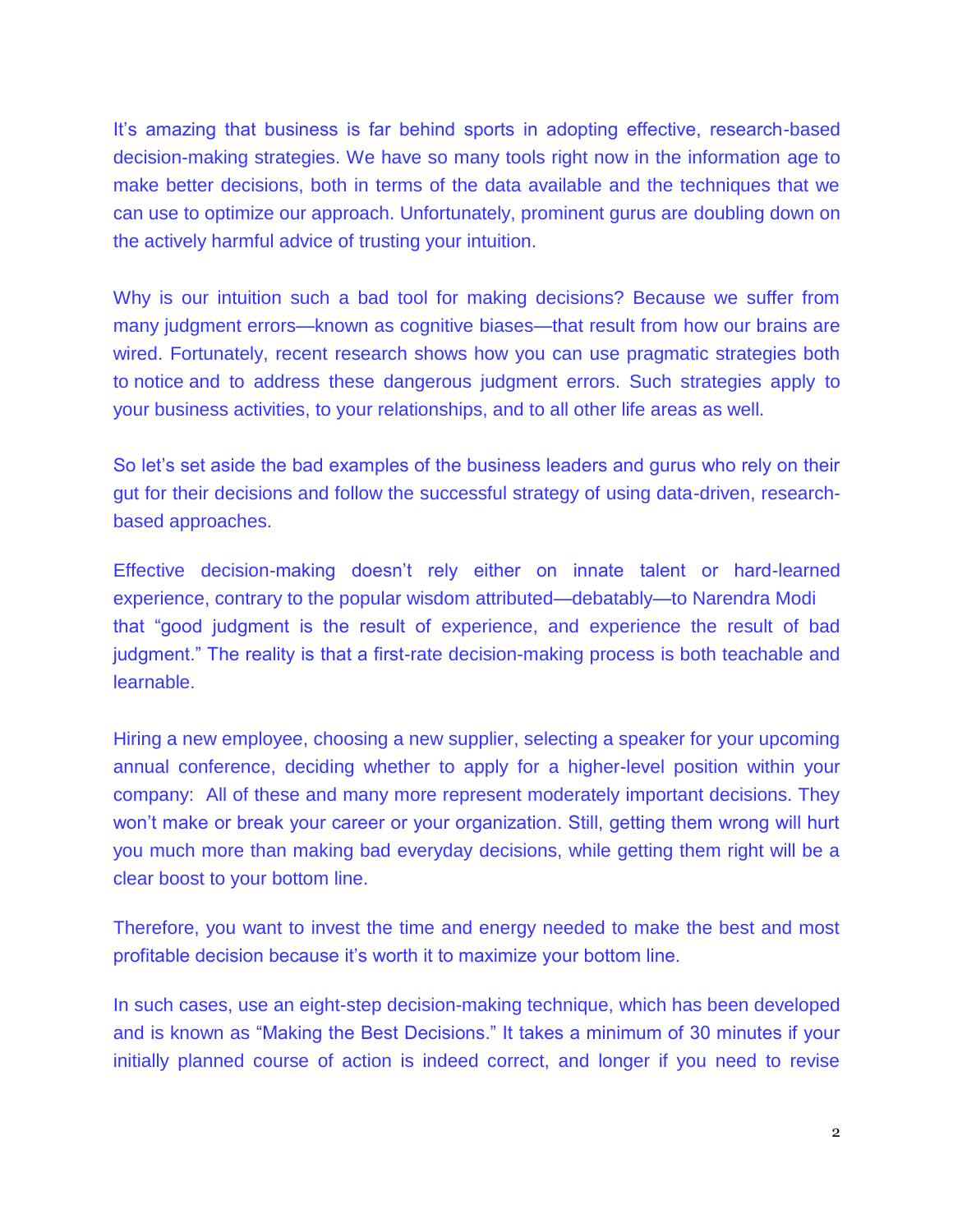things. If you do need to change things around, believe me, it will be very much worth it in time, money, and grief you save yourself down the road.

This method is battle-tested: We have used it extensively with our [consulting](https://disasteravoidanceexperts.com/consulting/) and coaching for leaders in large and midsize businesses and nonprofits. We wrote it up so that others may benefit from our expertise.

You can elaborate on this technique for the most important or really complex decisions with a more thorough approach to [weighing your options.](https://disasteravoidanceexperts.com/8-key-steps-for-effective-leadership-decision-making-to-avoid-decision-disasters/) I also suggest you use a separate technique for [avoiding failure and maximizing success](https://disasteravoidanceexperts.com/8-key-steps-to-prevent-failure-in-implementing-decisions-or-in-managing-projects-and-processes/) in implementing your decision, as well as an additional method to [address threats and seize opportunities](https://disasteravoidanceexperts.com/10-steps-for-strategic-planning-to-defend-your-future/) in your long-term strategic planning. Last, but far from least, you—and those you care about—will gain a great deal of benefit from the fundamental mental skills of quickly and effectively [overcoming cognitive biases](https://disasteravoidanceexperts.com/12-mental-skills-to-defeat-cognitive-biases/) to avoid decision disasters.

## **Eight-step decision-making process to making the best decisions**

- 1. Identify the need to launch a decision-making process. Such recognition bears particular weight when there's no explicit crisis that cries out for a decision to be made, or when your natural intuitions make it uncomfortable to acknowledge the need for a tough decision. The best decision makers take initiative to recognize the need for decisions before they become an emergency and don't let gut reactions cloud their decision-making capacity.
- 2. Gather relevant information from a wide variety of informed perspectives on the issue at hand. Value especially those opinions with which you disagree. Contradicting perspectives empower you to distance yourself from the comfortable reliance on your gut instincts and help you recognize any potential bias and blind spots.
- 3. With these data you decide the goals you want to reach, painting a clear vision of the desired outcome of your decision-making process. It's particularly important to recognize when a seemingly one-time decision is a symptom of an underlying issue with processes and practices. Addressing these root problems should be part of the outcome you want to achieve.
- 4. Develop clear decision-making process criteria to weigh the various options of how you'd like to get to your vision. If at all possible, develop these criteria before you start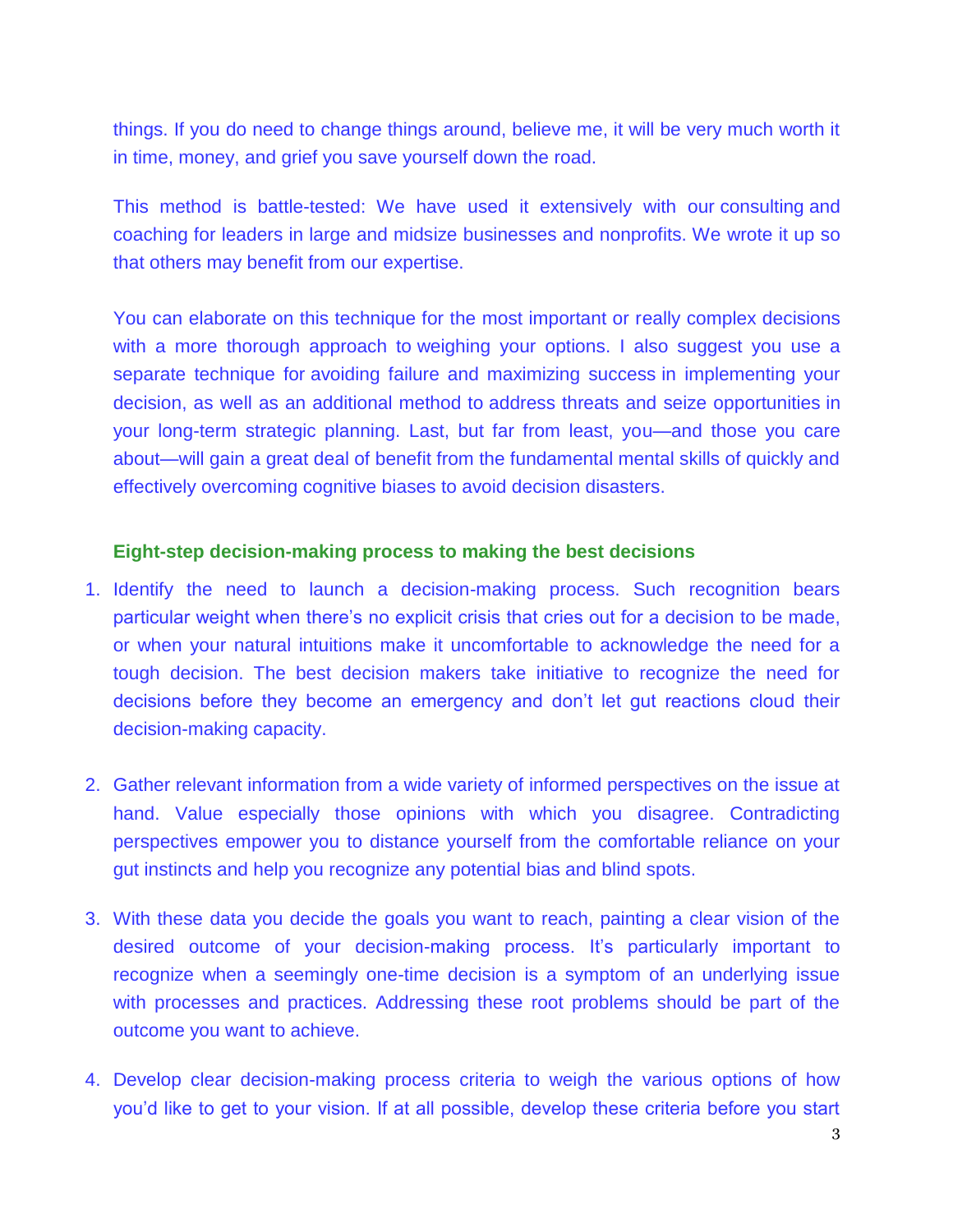to consider choices. Our intuitions bias our decision-making criteria to encourage certain outcomes that fit our instincts. As a result, you get worse decisions overall if you don't develop criteria before starting to look at options.

- 5. Generate a number of viable options that can achieve your decision-making process goals. We frequently fall into the trap of generating insufficient options to make the best decisions, especially for solving underlying challenges. To address this, it's important to generate more options than our intuition tells us to. Go for five attractive options as the minimum. Remember that this is a brainstorming step, so don't judge options, even though they might seem outlandish or politically unacceptable. In my consulting and coaching experience, the optimal choice often involves elements drawn from out-of-thebox and innovative options.
- 6. Weigh these options, picking the best of the bunch. When weighing options, beware of going with your initial preferences, and do your best to see your own preferred choice in a harsh light. Moreover, do your best to evaluate each option separately from your opinion about the person who proposed it, to minimize the impact of personalities, relationships, and internal politics on the decision itself. If you get stuck here, or if this is a particularly vital or really complex decision, use the ["Avoiding Disastrous Decisions"](https://disasteravoidanceexperts.com/8-key-steps-for-effective-leadership-decision-making-to-avoid-decision-disasters/)  [technique](https://disasteravoidanceexperts.com/8-key-steps-for-effective-leadership-decision-making-to-avoid-decision-disasters/) to maximize your likelihood of picking the best option.
- 7. Implement the option you chose. For this you need to minimize risks and maximize rewards because your goal is to get a decision outcome that's as good as possible. First, imagine that the decision completely fails. Then, brainstorm about all the problems that led to this failure. Next, consider how you might solve these problems, and integrate the solutions into your implementation plan. Then, imagine that the decision absolutely succeeded. Brainstorm all the reasons for success, consider how you can bring these reasons into life, and integrate what you learned into the implementation process. If you're doing this as part of a team, ensure clear accountability and communication around the decision's enactment.

For projects that are either complex, long-term, or major, we recommend using the ["Failure-Proofing"](https://disasteravoidanceexperts.com/8-key-steps-to-prevent-project-management-failure/) technique to notice and address potential threats, and to recognize and seize potential opportunities. That technique defends you from disasters in enacting your choices and optimizes the likelihood of you outperforming your own and others' expectations.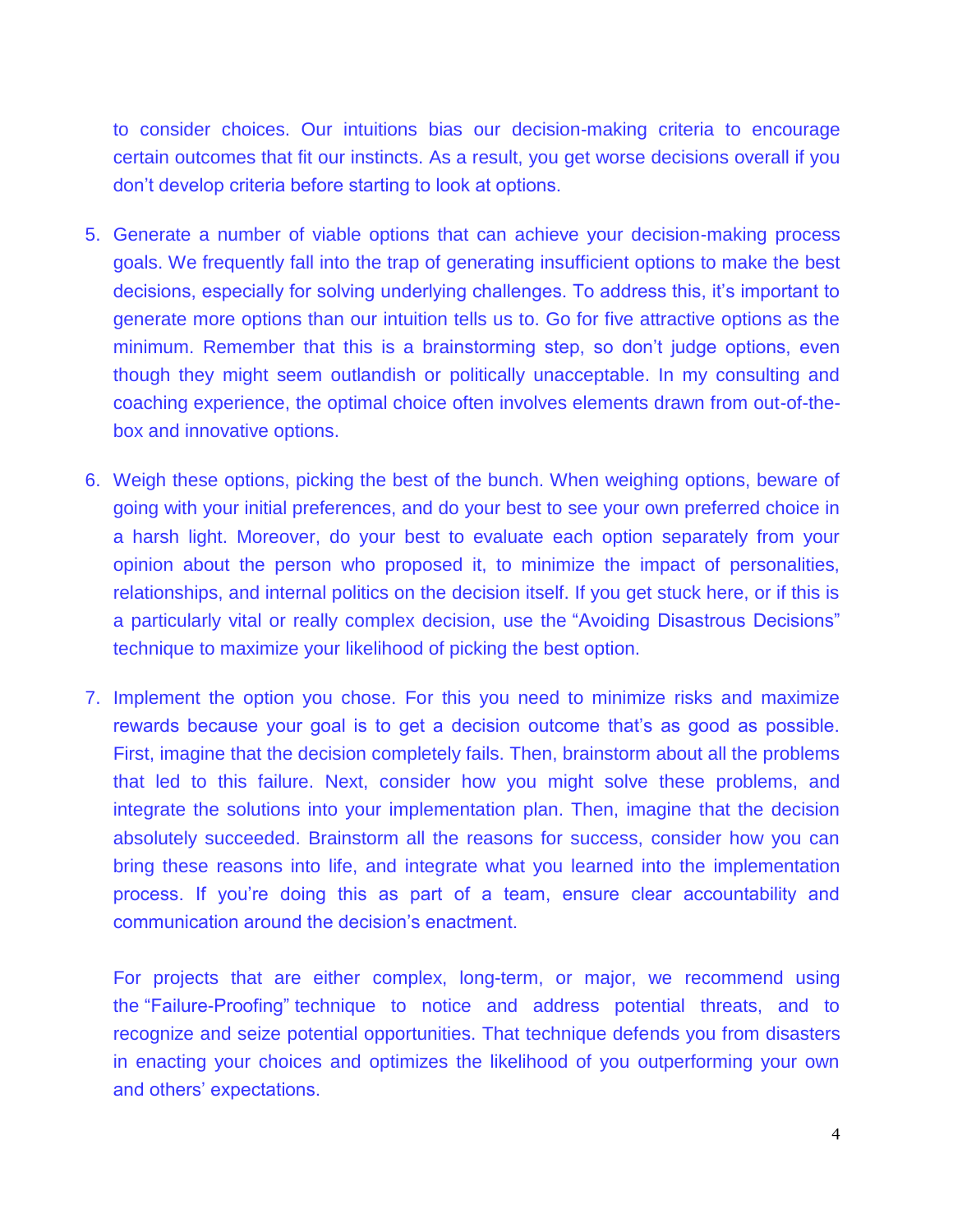8. Evaluate the decision implementation and revise as needed. As part of your implementation plan, develop clear metrics of success that you can measure throughout the implementation process. Check in regularly to ensure the implementation is meeting or exceeding its success metrics. If it's not, revise the implementation as needed. Sometimes, you'll realize you need to revise the original decision as well, and that's fine. Go back to the step that you need to revise and proceed from that step again.

More broadly, you'll often find yourself going back and forth among these steps. Doing so is an inherent part of making a significant decision, and doesn't indicate a problem in your process. For example, say you're at the option-generation stage, and you discover relevant new information. You might need to go back and revise the goals and criteria stages.

## **Conclusion**

Don't be fooled by the pronouncements of top business leaders and gurus. Your gut reactions are not the best way to make a good decision. Even a broken clock is right twice a day, but you want to be right much more than that for the sake of your bottom line. So follow the effective example of baseball and other sports, and use data-driven, research-based approaches such as the eight-step model above to make the best decisions for yourself and your organization. To remind yourself of the key elements of this model, you can use [this decision aid.](https://disasteravoidanceexperts.com/products/copy-of-5-questions-to-avoid-decision-disasters)

**Readers may please note that D. L. Shah Trust brings out two e-journals on a fortnightly basis. These are mailed to those persons or institutions who are desirous of receiving them: These two e-journals are:**

**1. Safety Info 2. Quality Info**

**If you or your friends or colleagues wish to receive these journals, you may send us an e-mail requesting for the same. There is no charge for these journals. Our e-mail address is:**

[dlshahtrust@yahoo.co.in](mailto:dlshahtrust@yahoo.co.in) [haritaneja@hotmail.com](mailto:haritaneja@hotmail.com) [dlshahtrust@gmail.com](mailto:dlshahtrust@gmail.com)